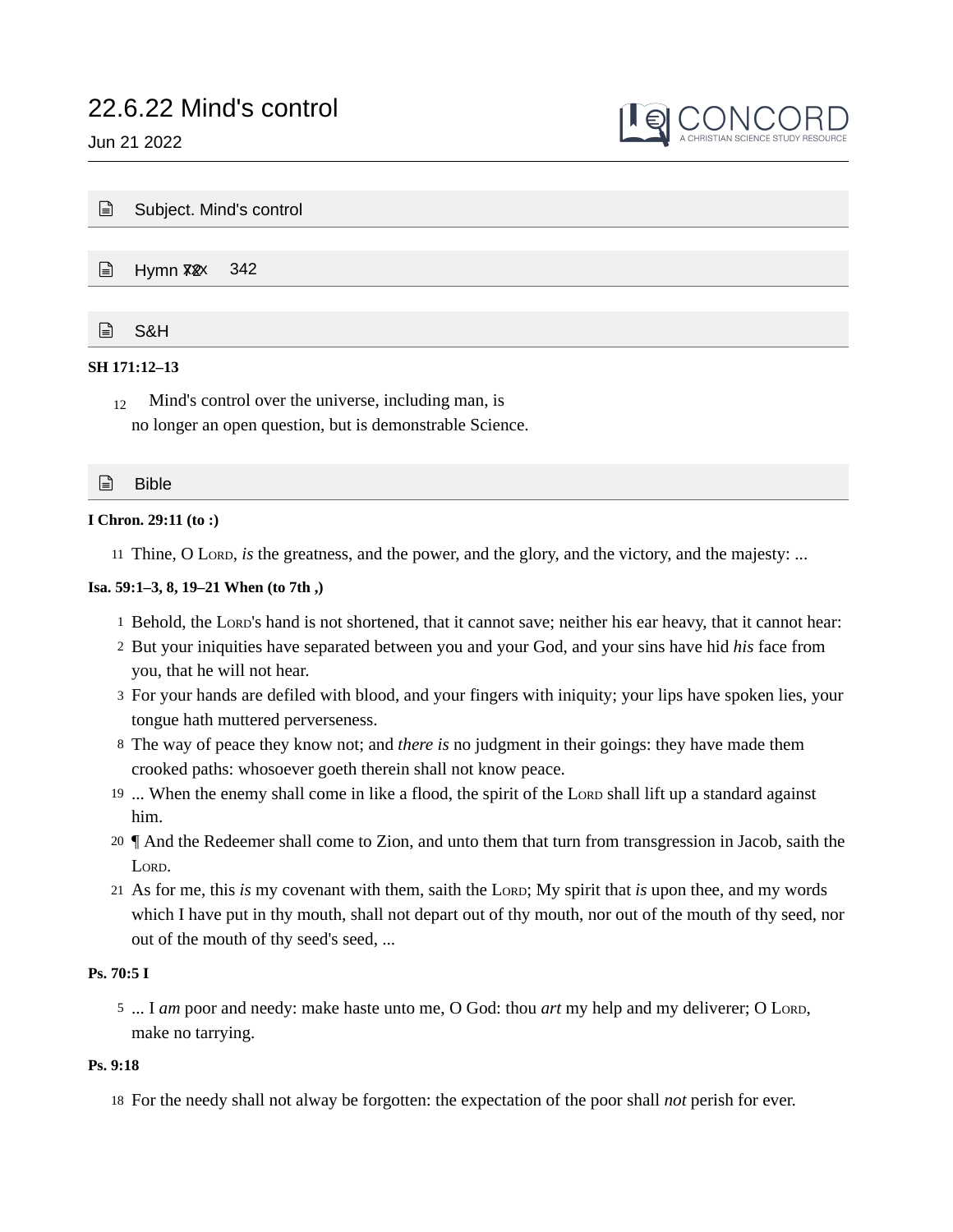# **Ps. 37:1 (to ,), 3–5, 8, 11**

Fret not thyself because of evildoers, ...

- <sup>3</sup> Trust in the LORD, and do good; so shalt thou dwell in the land, and verily thou shalt be fed.
- 4 Delight thyself also in the Lorp; and he shall give thee the desires of thine heart.
- 5 Commit thy way unto the Lorp; trust also in him; and he shall bring *it* to pass.
- Cease from anger, and forsake wrath: fret not thyself in any wise to do evil. 8
- 11 But the meek shall inherit the earth; and shall delight themselves in the abundance of peace.

# **Nah. 1:3, 7**

- 3 The Lord *is* slow to anger, and great in power, and will not at all acquit *the wicked*: the Lord hath his way in the whirlwind and in the storm, and the clouds *are* the dust of his feet.
- 7 The Loro *is* good, a strong hold in the day of trouble; and he knoweth them that trust in him.

# **Acts 10:38 God**

... God anointed Jesus of Nazareth with the Holy Ghost and with power: who went about doing good, 38 and healing all that were oppressed of the devil; for God was with him.

# **Matt. 28:18, 19 (to 2nd ,)**

18 And Jesus came and spake unto them, saying, All power is given unto me in heaven and in earth.

¶ Go ye therefore, and teach all nations, ... 19

# **Acts 4:33–35**

- 33 And with great power gave the apostles witness of the resurrection of the Lord Jesus: and great grace was upon them all.
- Neither was there any among them that lacked: for as many as were possessors of lands or houses sold 34 them, and brought the prices of the things that were sold,
- And laid *them* down at the apostles' feet: and distribution was made unto every man according as he 35 had need.

# **II Pet. 1:2–7, 9, 10**

- Grace and peace be multiplied unto you through the knowledge of God, and of Jesus our Lord, 2
- According as his divine power hath given unto us all things that *pertain* unto life and godliness, 3 through the knowledge of him that hath called us to glory and virtue:
- Whereby are given unto us exceeding great and precious promises: that by these ye might be partakers 4 of the divine nature, having escaped the corruption that is in the world through lust.
- And beside this, giving all diligence, add to your faith virtue; and to virtue knowledge; 5
- And to knowledge temperance; and to temperance patience; and to patience godliness; 6
- And to godliness brotherly kindness; and to brotherly kindness charity. 7
- 9 But he that lacketh these things is blind, and cannot see afar off, and hath forgotten that he was purged from his old sins.
- Wherefore the rather, brethren, give diligence to make your calling and election sure: for if ye do these 10 things, ye shall never fall:

# **Rom. 15:13**

13 Now the God of hope fill you with all joy and peace in believing, that ye may abound in hope, through the power of the Holy Ghost.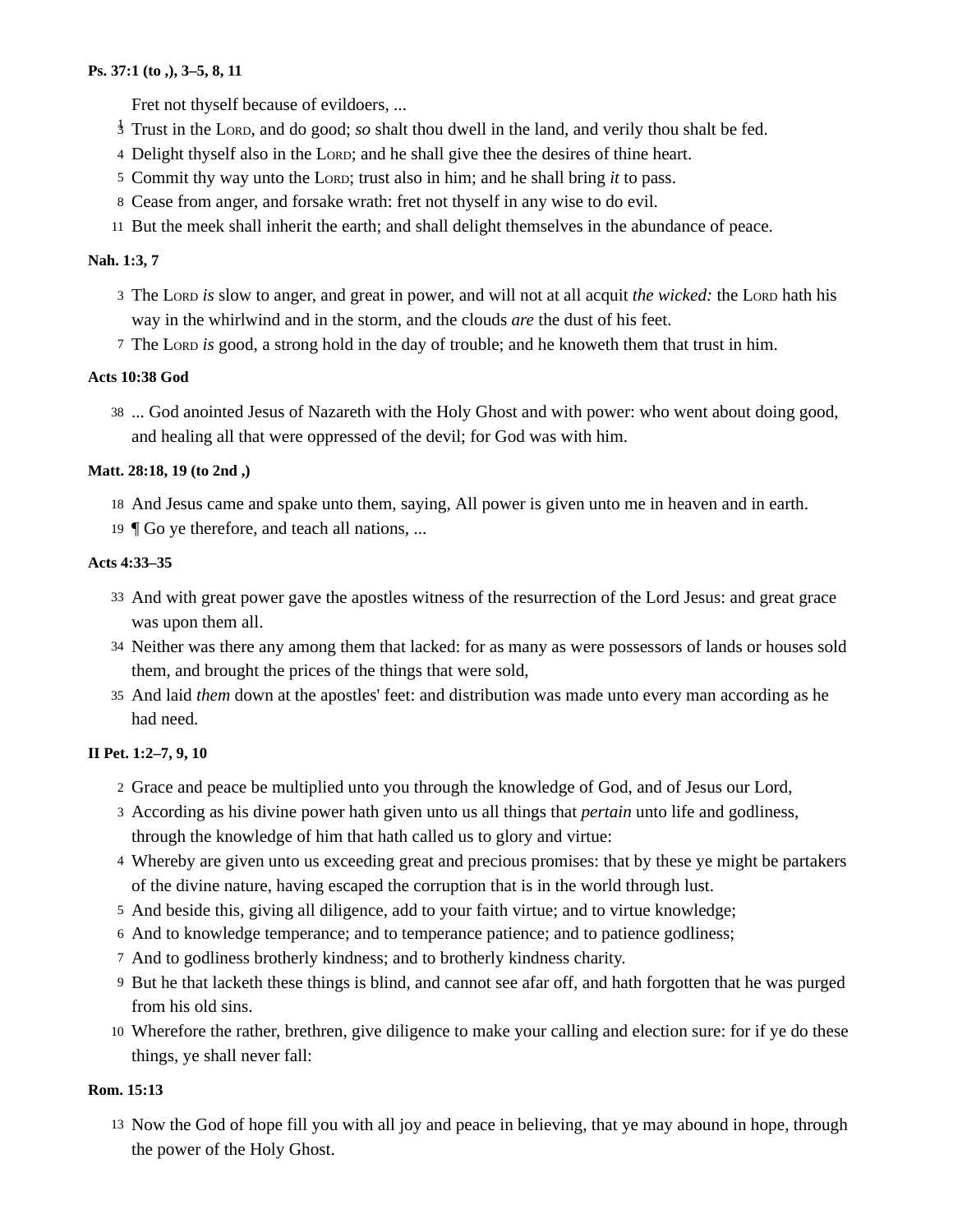# **■ S&H**

# **SH 73:10**

God

controls man, and God is the only Spirit. Any

 $_{12}$  other control or attraction of so-called spirit is a mortal belief, which ought to be known by its fruit, — the repetition of evil.

### **SH 151:21–23, 24–26**

The human mind has no power to kill or to cure, and it has no control over God's man. 21

The human mind is opposed to God and must be put off, as St. Paul declares. 24

# **SH 171:14**

| Jesus illustrated the divine Principle and the   | A closed |  |
|--------------------------------------------------|----------|--|
| 15 power of immortal Mind by healing sickness    | question |  |
| and sin and destroying the foundations of death. |          |  |

#### **SH 182:30–32; 183:4**

To admit that sickness is a condition over which God has no control, is to presuppose that omnipotent power is powerless on some occasions. 30

# To suppose

that God constitutes laws of inharmony is a mistake; dis- $_6$  cords have no support from nature or divine law, however much is said to the contrary.

#### **SH 319:17**

| Mystery, miracle,                                       |
|---------------------------------------------------------|
| 18 sin, and death will disappear when it becomes        |
| fairly understood that the divine Mind controls man and |
| man has no Mind but God.                                |

# **SH 169:16**

If we understood the control of Mind over body, we should put no faith in material means.

One government

God the only Mind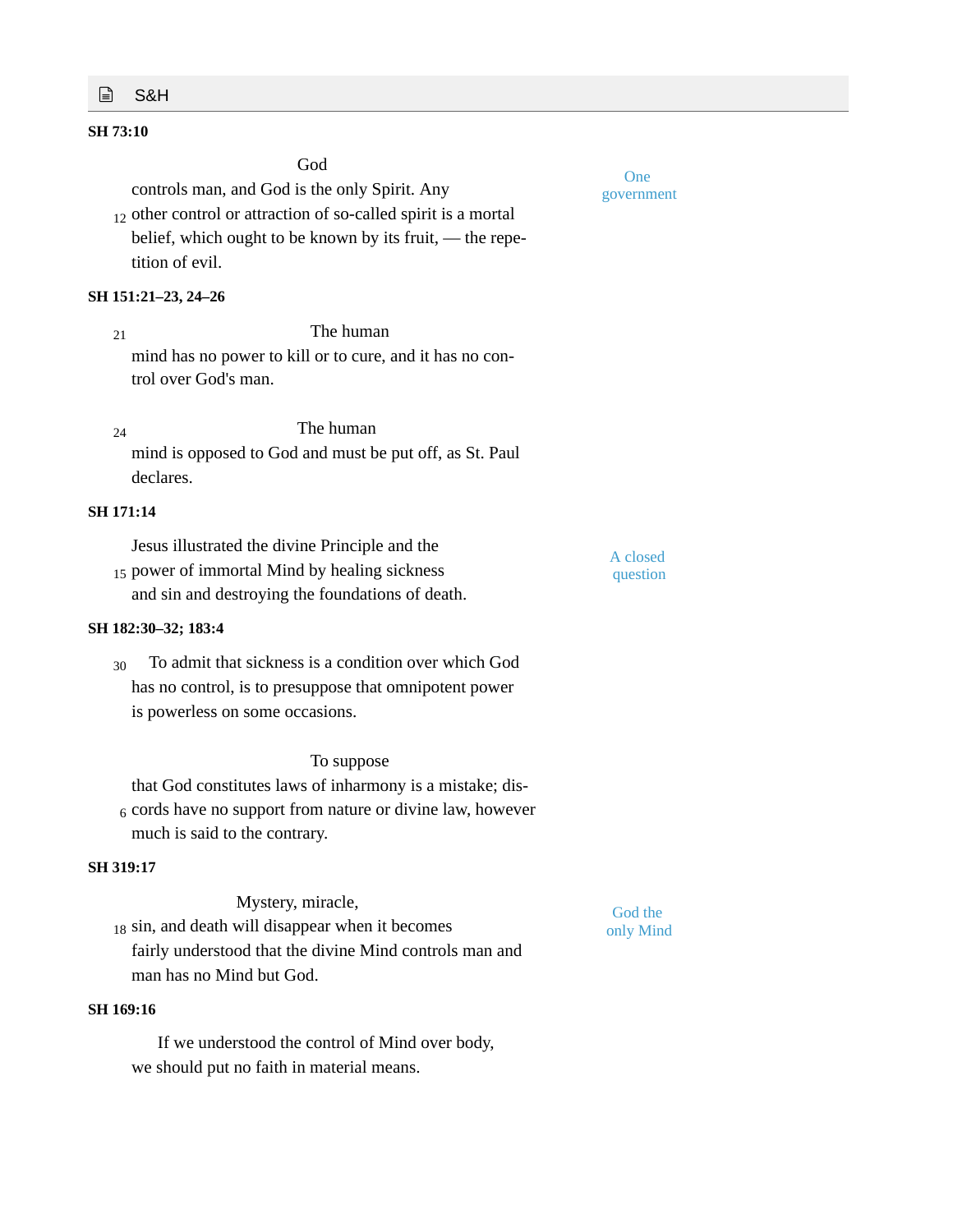#### **SH 292:7–10**

Truth will be to us "the resurrection and the life" only as it destroys all error and the belief that Mind, the only g immortality of man, can be fettered by the **Primitive** body, and Life be controlled by death.

#### **SH 177:5**

The evidence of divine Mind's healing power and abso- $_6$  lute control is to me as certain as the evidence of my own existence.

# **SH 378:7**

Disease is less than mind, and Mind can control it.

#### **SH 380:8–11**

Contending for the evidence or indulging the demands of sin, disease, or death, we virtually contend against 9 the control of Mind over body, and deny the power of Mind to heal.

#### **SH 388:31–5**

If mortals think that food disturbs the harmonious functions of mind and body, either the food or this thought  $_1$  must be dispensed with, for the penalty is coupled with the belief. Which shall it be? If this decision be left to Christian Science, it will be given in behalf <sup>3</sup> Diet and of the control of Mind over this belief and every

erroneous belief, or material condition.

# **SH 304:16–19**

**SH 318:28–30 In**

Harmony is produced by its Principle, is controlled by it and abides with it. Divine Principle is the Life 18 of man. Man's happiness is not, therefore, at Harmony the disposal of physical sense.

# natural

digestion

error

**Misdirected** contention

Science man is governed by God, divine Principle, as 30 numbers are controlled and proved by His laws.

In

# **SH 322:3**

- When understanding changes the standpoints of life and intelligence from a material to a spiritual basis, we shall gain the reality of Life, the control of Soul over 3
- $6$  sense, and we shall perceive Christianity, or  $\frac{6 \text{ and } \text{orange}}{\text{changed}}$ Truth, in its divine Principle. This must be the climax

**Standpoints**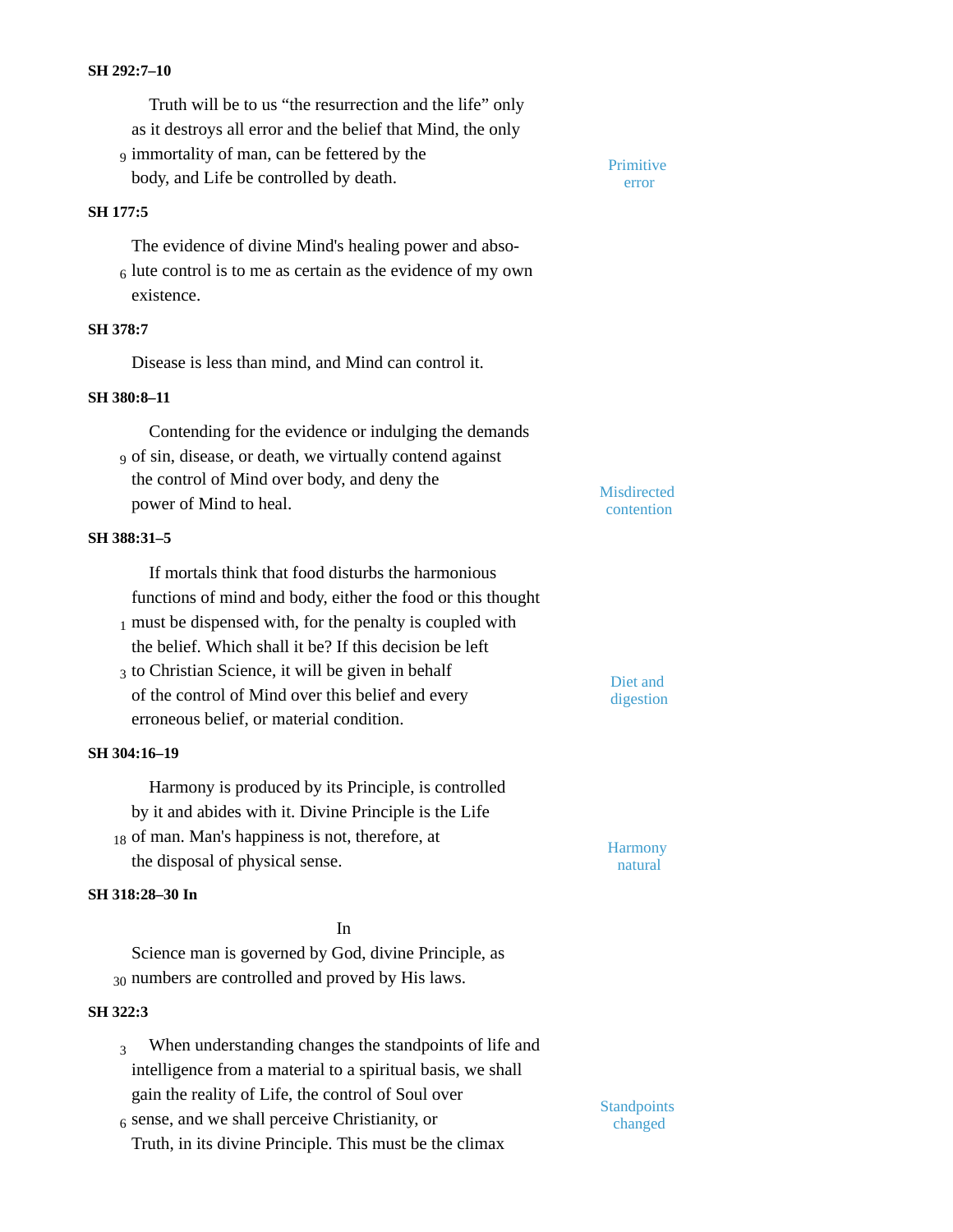before harmonious and immortal man is obtained and his

- capabilities revealed. It is highly important in view 9 of the immense work to be accomplished before this recognition of divine Science can come — to turn our thoughts
- 12 towards divine Principle, that finite belief may be prepared to relinquish its error.

# **SH 55:22**

The time for the reappearing of the divine healing is throughout all time; and whosoever layeth his earthly

24 all on the altar of divine Science, drinketh of Christ's cup now, and is endued with the spirit and power of Christian healing.

#### **SH 102:12**

The planets have no more power over man than over his Maker, since God governs the universe; but man, reflecting God's power, has dominion over all the earth 15 and its hosts. 12

#### **SH 264:7**

Mortals must look beyond fading,

finite forms, if they would gain the true sense of things.

<sub>9</sub> Where shall the gaze rest but in the unsearchable realm of Mind? We must look where we would walk, and we must act as possessing all power from Him in whom we  $_{12}$  have our being.

#### **SH 454:11**

That evil or matter has neither intelligence nor power,  $_{12}$  is the doctrine of absolute Christian Science, and this is

the great truth which strips all disguise from error.

# **SH 398:32 Evil**

Evil has

 $_1$  no power, no intelligence, for God is good, and therefore good is infinite, is All.

# **SH 379:6**

 $_6$  The real jurisdiction of the world is in Mind, controlling every effect and recognizing all causation as vested in divine Mind.

# **SH 544:16–17**

All is under the control of the one Mind, even God.

First evil suggestion